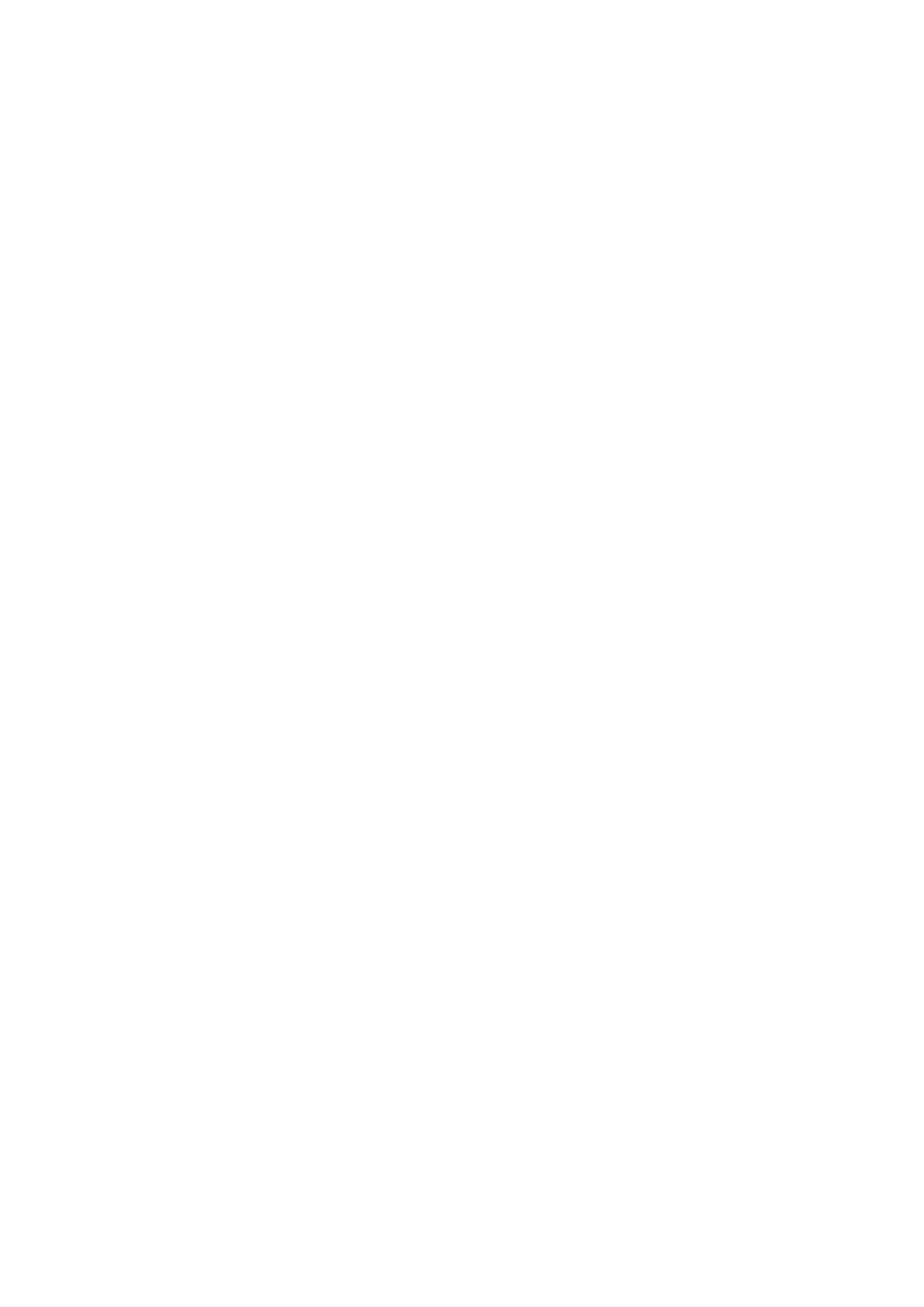## **APPLIED MECHANICS**

#### **Attempt SIX questions only**

#### **All questions carry equal marks**

## **Marks for each part question are shown in brackets**

1. A simple framework is hinged at the left hand side and rests on rollers at the right hand side and is loaded as shown on Worksheet Q1.

Using Worksheet Q1:

- (a) label the Worksheet in accordance with Bow's notation and draw to scale the vector force diagram for the framework. Suggested scale 1 kN = 20 mm; (10)
- (b) determine the framework reactions on the hinge and rollers from the vector diagram
- (c) determine the magnitude and nature of the forces in members marked P and Q from the vector diagram. (4)
- 2. A block of mass 250 kg rests on a plane inclined at 45º. A force *F* is applied horizontally as shown in Fig Q2. The coefficient of friction between the block and the plane is 0.3.

Calculate EACH of the following:

- (a) the value of *F* required to just start to move the block up the plane with a constant velocity; (10)
- (b) the value of *F* required to hold the block stationary on the plane; (3)
- (c) the magnitude and direction of the friction force if *F* = 1.8 kN (3)



Fig Q2

(2)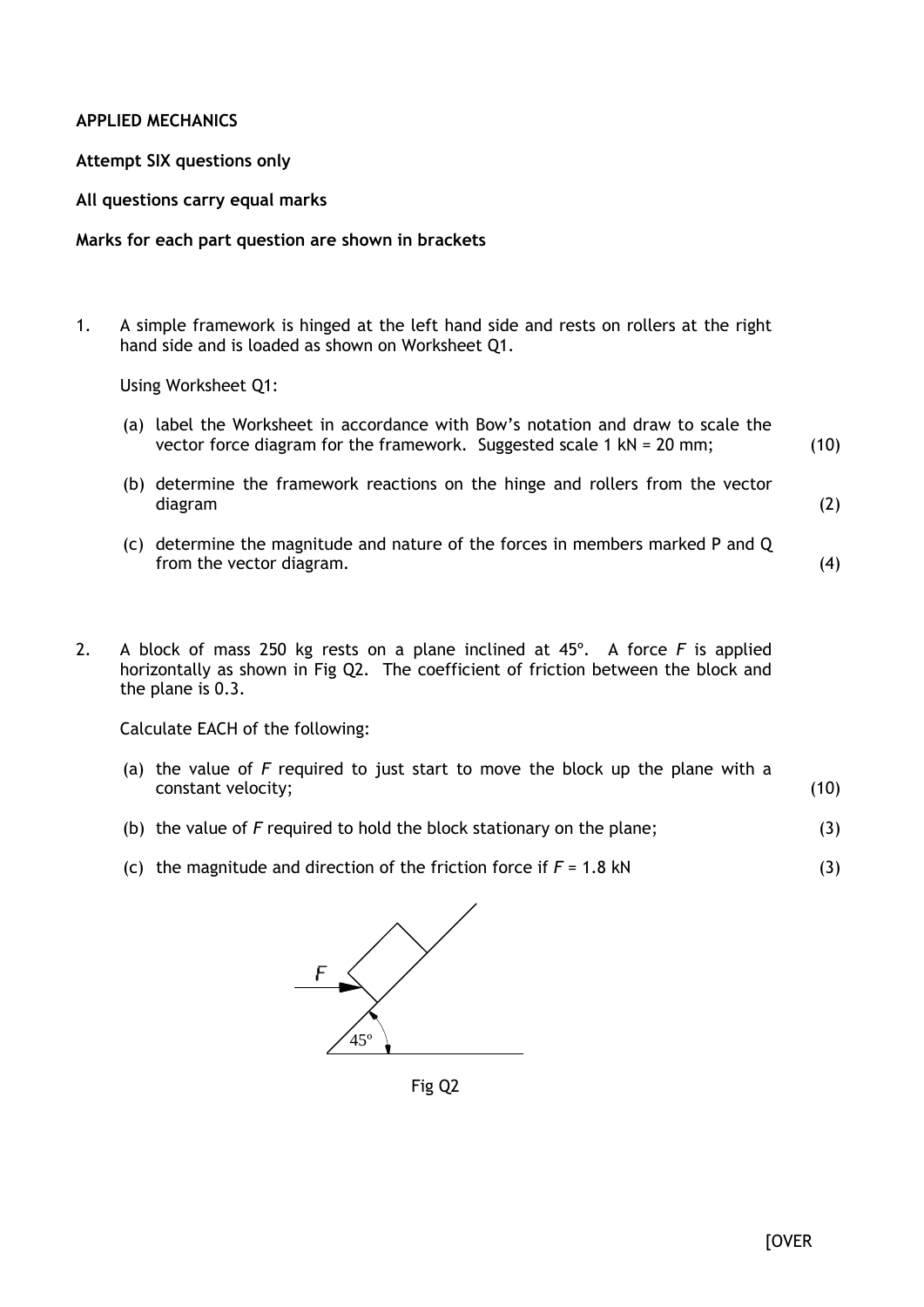|    | with an acceleration of $0.45 \text{ m/s}^2$ . The second car then follows the same path with<br>an acceleration of $0.75$ m/s <sup>2</sup> , starting four seconds after the first car began moving.                                        |      |
|----|----------------------------------------------------------------------------------------------------------------------------------------------------------------------------------------------------------------------------------------------|------|
|    | (a) Sketch a graph of speed against time to show the motion of each car up to the<br>point overtaking occurs and state what is common to both graphs at the point<br>of overtaking.                                                          | (3)  |
|    | (b) Calculate EACH of the following:                                                                                                                                                                                                         |      |
|    | (i) the distance the cars will have travelled when the second car overtakes<br>the first;                                                                                                                                                    | (10) |
|    | (ii) the speed, in km/h of EACH car when the overtaking occurs.                                                                                                                                                                              | (3)  |
|    |                                                                                                                                                                                                                                              |      |
| 4. | A stationary flywheel of mass 300 kg has a constant torque of 1 kNm applied to it for<br>a period of 30 seconds after which it freewheels to rest in a period of 15 minutes.<br>The maximum speed attained by the flywheel is 40 rad/second. |      |
|    | Calculate EACH of the following:                                                                                                                                                                                                             |      |
|    | (a) the radius of gyration of the flywheel about its axis;                                                                                                                                                                                   | (14) |
|    | (b) the frictional torque in the bearings assuming this to be constant.                                                                                                                                                                      | (2)  |
|    |                                                                                                                                                                                                                                              |      |
| 5. | The piston of a reciprocating engine moves with simple harmonic motion and the<br>engine speed is 100 rev/min. When the piston is 1 m from mid stroke its velocity is<br>65% of its maximum velocity.                                        |      |
|    | Calculate EACH of the following:                                                                                                                                                                                                             |      |
|    | (a) the stroke of the engine;                                                                                                                                                                                                                | (10) |
|    | (b) the instantaneous velocity of the piston when it is 600 mm from top dead<br>centre;                                                                                                                                                      | (3)  |
|    | (c) the maximum acceleration of the piston.                                                                                                                                                                                                  | (3)  |

3. Two cars move from the same stationary point, the first car moves in a straight line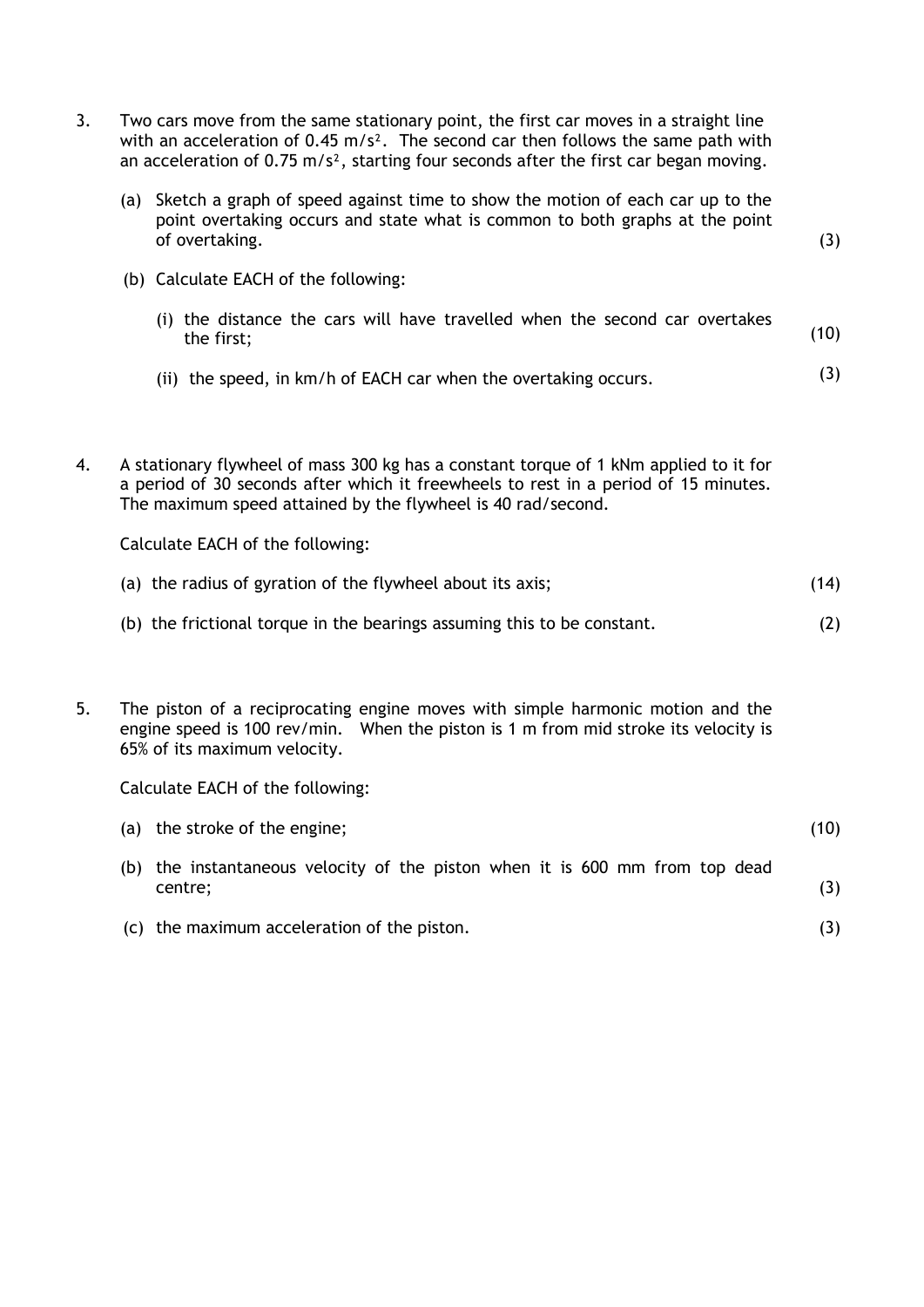| 6. | The effort wheel of a worm and worm wheel chain block is 220 mm diameter, the<br>worm is single start and the worm wheel has 45 teeth. The load wheel is 130 mm<br>diameter. A load of 7 kN requires an effort of 180 N. |     |
|----|--------------------------------------------------------------------------------------------------------------------------------------------------------------------------------------------------------------------------|-----|
|    | Sketch the arrangement.<br>(a)                                                                                                                                                                                           | (4) |
|    | (b) When lifting a load of 7 KN, calculate EACH of the following:                                                                                                                                                        |     |
|    | the efficiency;<br>(i)                                                                                                                                                                                                   | (8) |
|    | the ideal effort;<br>(i)                                                                                                                                                                                                 | (2) |
|    | (iii) the effort required to overcome friction.                                                                                                                                                                          | (2) |
|    |                                                                                                                                                                                                                          |     |

7. A hollow cast iron shaft is to transmit a power of 750 kW at 120 rev/min. The angle of twist in the shaft is not to exceed one degree over a length of 30 times the external diameter. The ratio of the external to the internal diameters is 3:2.

Calculate EACH of the following:

| (a) the minimum outside diameter for the shaft;                            | (12) |
|----------------------------------------------------------------------------|------|
| (b) the maximum shear stress at the inner and outer surfaces of the shaft. |      |

*Note: The Modulus of Rigidity for cast iron* = *40 GN/m²*

8. A horizontal cantilever beam has a hollow rectangular cross section, with outside dimensions 100 mm wide by 150 mm deep and inside dimensions 82 mm wide by 126 mm deep. The beam is 3 m long, has a mass of 110 kg and carries a concentrated load of 1.85 kN at its free end.

Calculate EACH of the following:

- (a) the maximum stress in the beam; (10)
- (b) the maximum deflection at the free end of the beam.
- *Note: Deflection, E I*  $\delta = \frac{W}{a}$ 3  $=\frac{W\lambda^3}{25}$  for a concentrated load, where W = concentrated *load in newtons. Deflection, E I w δ* 8  $\lambda^4$  $f(x) = \frac{1}{2\pi}$  for a distributed load, where w = udl in newtons *per metre.*

*The modules of Elasticity = 210 GN/m².*

(6)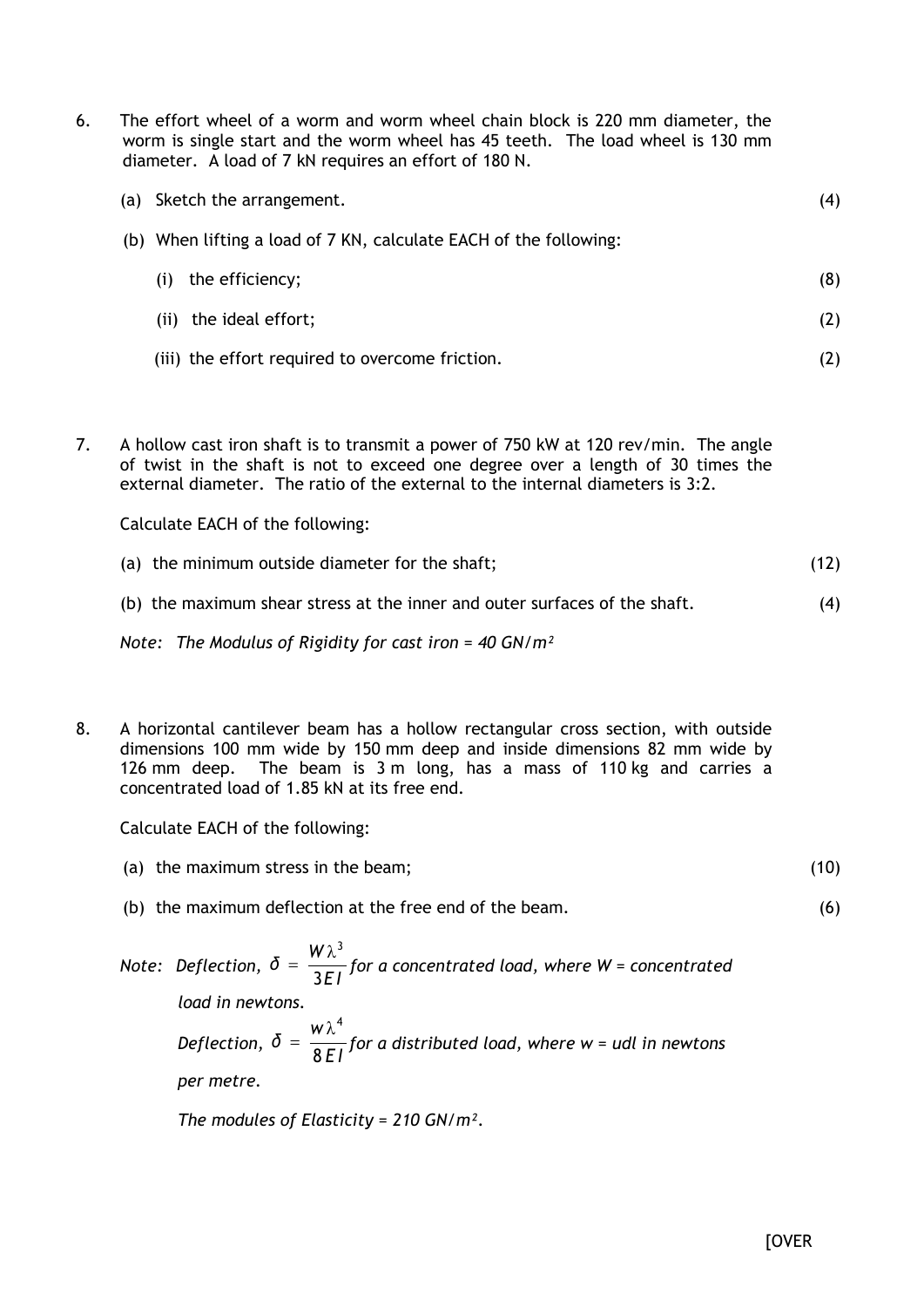9. A vertical steel rod welded to a heavy platform is 1.2 m long and 18 mm diameter. Twenty millimetres above the end of the rod, a mass of 100 kg becomes dislodged and falls onto the end of the rod.

Calculate EACH of the following:

| (a) the instantaneous compression of the rod;                         | (14) |
|-----------------------------------------------------------------------|------|
| (b) the instantaneous initial stress induced into the end of the rod. | (2)  |

*Note: The Modulus of Elasticity for steel* = *208 GN/m²*